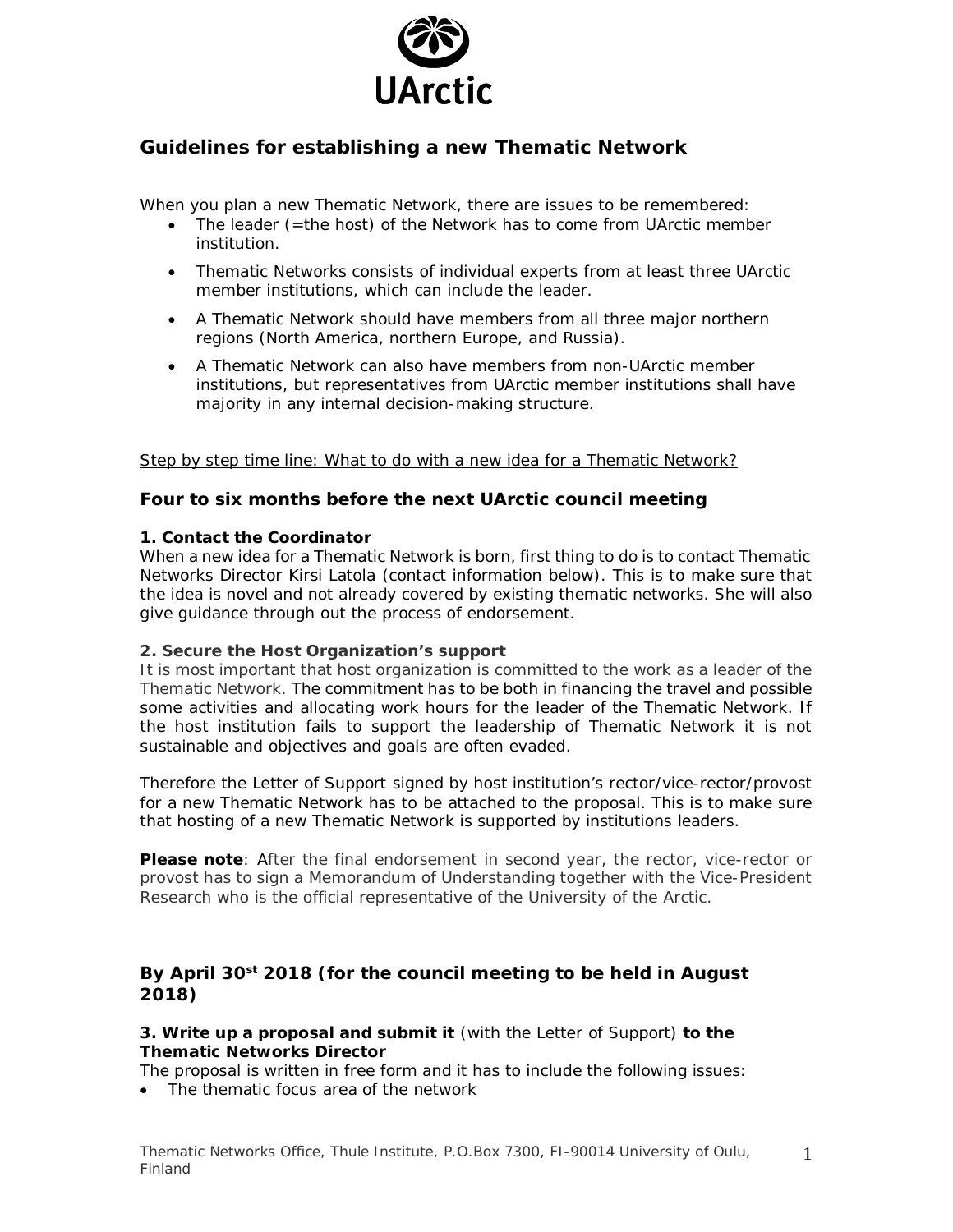

- · What are the goals and planned activities of the network? (as an example, developing joint educational programs, conducting joint research projects, student/teacher mobility)
- · How indigenous issues are included in TN's operation?
- · Quality control at the network
	- · How TN defines the quality on its own terms
	- · How UArctic member organizations and institutions will benefit from the new TN, what is the added value in establishing such a network?
	- · What kind of quality control has been already done in TN partner institutions' educational programs, courses etc (i.e. in accepting new program/course, student feedback and tutoring)
- · Has network already been awarded some funding? If so, for what activities?
- · List the names of members and their home organizations and email address, name and contact information of the host organization and leader.
- · **For the website to be established, please provide also: Short description on the Overall goal, Main Activities, Current and Planned Activities and a photo for top banner**

**4. Wait for the comments from the Thematic Networks Program team** Before the proposals are sent to the UArctic Council the Thematic Networks Program Team (= leaders of existing Thematic Networks) will evaluate the proposals. This includes;

- · check for potentials for linkages with other uarctic activities (review process with all strategic areas of UArctic)
- · review and assistance for improvements by relevant by UArctic programs (organized by the Director of Thematic Networks)
- · sustainability review by the lead of thematic networks
- · review by UArctic indigenous issues committee and Vice-President Indigenous.

The summary on the evaluation will be sent to the hosts of the proposed Thematic Networks within two weeks after the proposal submission. This gives time for possible revisions of the proposals. If the hosts of the proposed Thematic Networks are dissatisfied on the evaluation summary an appeal can be made to Ma-Mawi. The council of the University of the Arctic endorses the new Thematic Networks in their annual meeting, so evaluation report is a suggestive document, not a decision. The evaluation report will be added to the council documents with proposals.

### **By June 20th 2018**

### **5. Send the final proposal**

The final version has to be sent to the director before the proposals are sent to the UArctic secretariat for submission to preparation process for the council meeting. The leaders of the proposed Thematic Networks have to make sure that the correct version of proposal will be sent to the council.

# **UArctic council meeting**

### **6. Present the proposal**

The leader or another representative of the proposed Thematic Network is obligated to participate the council meeting where he/she will present the planned thematic

2